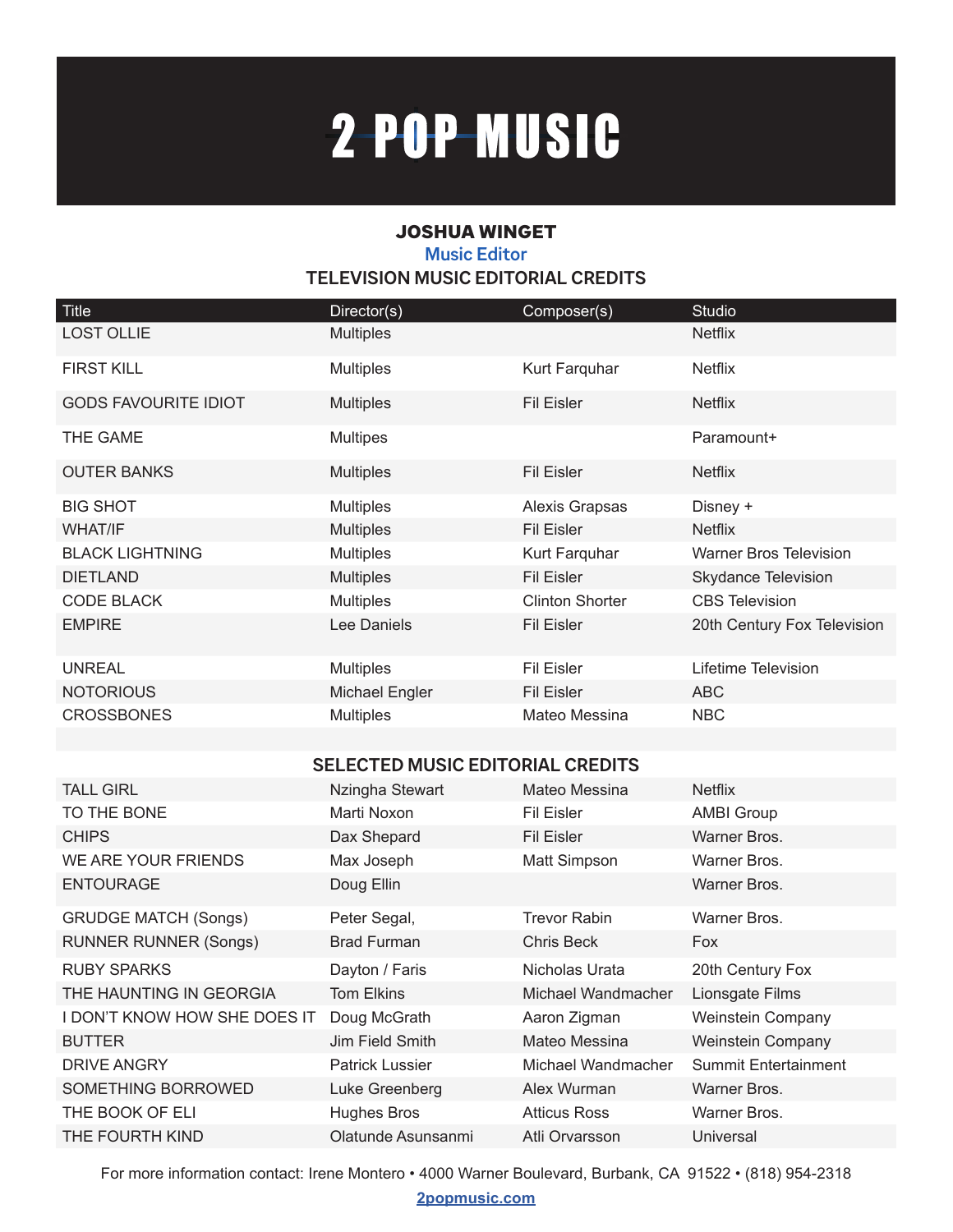# 2-POP-MUSIC

### JOSHUA WINGET **Music Editor SELECTED MUSIC EDITORIAL CREDITS**

| <b>Title</b>                    | Director(s)            | Composer(s)                         | <b>Studio</b>                  |
|---------------------------------|------------------------|-------------------------------------|--------------------------------|
| <b>MY BLOODY VALENTINE</b>      | <b>Patrick Lussier</b> | Michael Wandmacher                  | Lionsgate                      |
| PUNISHER: WARZONE               | Lexi Alexander         | Michael Wandmacher                  | Lionsgate Films                |
| THE HORSEMEN                    | Jonas Akerlund         | Jan AP Kaczmarek                    | Lionsgate Films                |
| <b>THE RUINS</b>                | <b>Carter Smith</b>    | <b>Graeme Revell</b>                | <b>Dreamworks</b>              |
| <b>WINDCHILL</b>                | Greg Jacobs            | <b>Clint Mansell</b>                | Revolution                     |
| <b>LITTLE MISS SUNSHINE</b>     | Dayton/Faris           | Mychael Danna                       | Fox Searchlight                |
| <b>ROBOTS</b>                   | Chris Wedge            | John Powell                         | 20th Century Fox               |
| <b>CHRONICLES OF RIDDICK</b>    | David Twohy            | <b>Graeme Revell</b>                | <b>Universal</b>               |
| <b>SPARTAN</b>                  | David Mamet            | Mark Isham                          | Warner Bros.                   |
| MONSTER (Temp)                  | <b>Patty Jenkins</b>   | <b>Brian Transeau</b>               | <b>Columbia Pictures</b>       |
| <b>ABANDON</b>                  | Stephen Gaghan         | <b>Clint Mansell</b>                | <b>Paramount Pictures</b>      |
| <b>BELOW</b>                    | David Twohy            | <b>Graeme Revell</b>                | <b>Dimension Films</b>         |
| ICE AGE (Temp)                  | Chris Wedge            | David Newman                        | 20th Century Fox               |
| <b>COLLATERAL DAMAGE (Temp)</b> | <b>Andrew Davis</b>    | Graeme Revell                       | Warner Bros.                   |
| ENIGMA (Temp)                   | Michael Apted          | John Barry                          | <b>InterMedia</b>              |
| <b>TITAN AE</b>                 | Don Bluth              | <b>Graeme Revell</b>                | 20th Century Fox               |
| "PITCH BLACK                    | David Twohy            | <b>Graeme Revell</b>                | <b>Universal Pictures</b>      |
| THE SIEGE                       | <b>Edward Zwick</b>    | <b>Graeme Revell</b>                | 20th Century Fox               |
| THE NEGOTIATOR                  | F. Gary Gray           | <b>Graeme Revell</b>                | Warner Bros.                   |
| AMERICAN HISTORY X (Temp)       | <b>Tony Kaye</b>       | Anne Dudley                         | New Line                       |
| <b>CHINESE BOX</b>              | Wayne Wang             | <b>Graeme Revell</b>                | <b>Trimark Pictures</b>        |
| <b>CROW II: CITY OF ANGELS</b>  | Tim Pope               | Graeme Revell,                      | <b>Dimension Films</b>         |
| THE CRAFT                       | <b>Andrew Fleming</b>  | Graeme Revell,                      | <b>Columbia Pictures</b>       |
| FROM DUSK TILL DAWN             | Robert Rodriguez       | <b>Graeme Revell</b>                | <b>Dimension Films</b>         |
| <b>STRANGE DAYS</b>             | Kathryn Bigelow        | <b>Graeme Revell</b>                | 20th Century Fox               |
| <b>BASKETBALL DIARIES</b>       | <b>Scott Kalvert</b>   | <b>Graeme Revell</b>                | <b>Island Pictures</b>         |
| STARGATE (Temp)                 | <b>Roland Emmerich</b> | David Arnold                        | <b>MGM Films</b>               |
| THE FLINTSTONES                 | Brian Levant           | David Newman                        | <b>Universal Pictures</b>      |
| <b>TOYS</b>                     | <b>Barry Levinson</b>  | Hans Zimmer &<br><b>Trevor Horn</b> | 20th Century Fox               |
| <b>REVENGE</b>                  | <b>Multiples</b>       | <b>Fil Eisler</b>                   | <b>Walt Disney</b>             |
| <b>GANG RELATED</b>             | <b>Multiples</b>       | <b>Rupert Parkes</b>                | 20th Century Fox<br>Television |
| <b>GROWING UP FISHER</b>        | <b>Multiples</b>       | Mateo Messina                       | <b>NBC</b>                     |
| <b>CSI: NEW YORK</b>            | <b>Multiples</b>       | <b>Bill Brown</b>                   | <b>Paramount Pictures</b>      |

For more information contact: Irene Montero • 4000 Warner Boulevard, Burbank, CA 91522 • (818) 954-2318

**2popmusic.com**